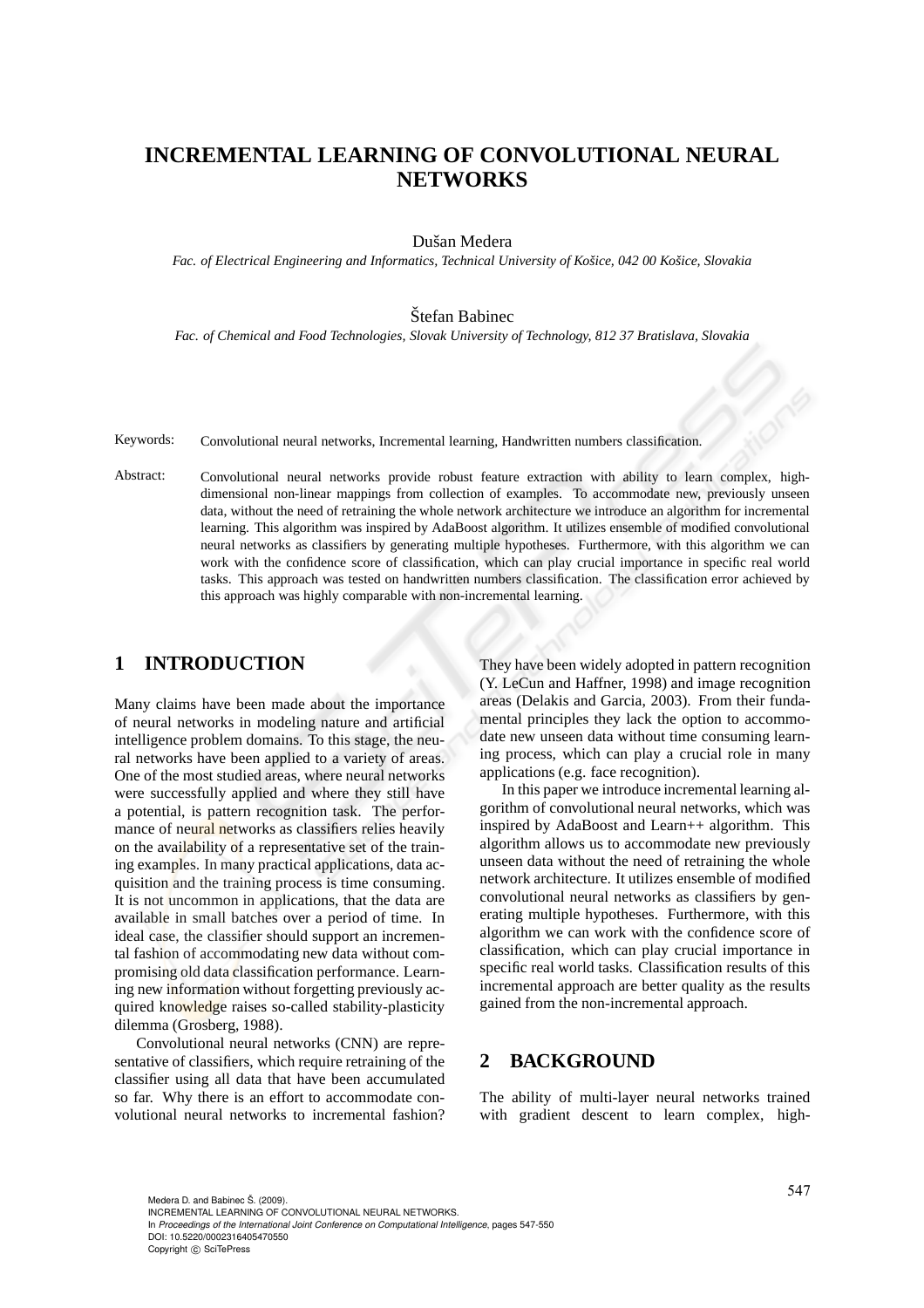dimensional, non-linear mappings from collection of examples makes them candidates for image recognition tasks. In the traditional model of pattern recognition, a hand-designed feature extractor gathers relevant information from the input and eliminates irrelevant variabilities. A trainable classifier then categorizes the resulting feature vectors into classes. In this scheme standard fully connected multi-layer networks can be used as classifiers. A potentially more interesting scheme is relating on learning in the feature extractor itself as much as possible.

CNN combines three architectural ideas to ensure some degree of shift, scale and distortion invariance: local receptive fields, shared weights and temporal sub-sampling. The CNN architecture used in our experiments is inspired by Yann LeCun (Y. LeCun and Haffner, 1998). CNN output layer consists of Euclidean radial basis function (RBF) neurons. The reason for using RBF neurons is to connect distributed codes layer with classification classes in output layer. Classification confidence score is very important in the decision making support systems. We can determine it in the following way. Neurons in the output layer can be considered as centers of individual classes of clusters defined through values of the synaptic weights. We can use the following Gaussian function for our purpose:

$$
\varphi(y_i) = e^{-\frac{y_i}{\sigma}},\tag{1}
$$

where  $y_i$  is the output of *i*th neuron in the output layer and  $\sigma$  is the radius of the cluster defined through distributed codes. It is clear that values of the  $\varphi(y_i)$  function are from the interval  $[0,1]$  and we can consider these values as a confidence score. For the output, which is close to the distributed code of the corresponding class, confidence will be close to 1 and vice versa.

#### **Boosting**

Boosting refers to a general and provably effective method of producing a very accurate prediction rule by combining rough and moderately inaccurate rules of thumb in a manner similar to that suggested above. Boosting has its roots in a theoretical framework for studying machine learning called the "Probably Approximately Correct (PAC)" learning model due to Valiant (Valiant, 1984). Valiant was first to pose the question of whatever a "weak" learning algorithm which performs just slightly better that random guessing in the PAC model can be boosted into an accurate "strong" learning algorithm. Our inspiration was AdaBoost algorithm introduced by Freund and Schapire in 1995 (Freund and Schapire, 1999). Practically, AdaBoost has many advantages. It requires no prior knowledge about the weak learner and so can be flexibly combined with any method for finding weak hypotheses. Finally, it comes with a set of theoretical guarantees given sufficient data and a weak learner that can reliably provide only moderately accurate weak hypotheses. On the other hand, the actual performance of boosting on a particular problem is clearly dependent on the data and the weak learner. Consistent with theory, boosting can fail to perform well given insufficient data, overly complex weak hypotheses or weak hypotheses which are too weak. Boosting seems to be especially susceptible to noise. Boosting approach was also used to improve classification performance on convolutional neural networks (Y. LeCun and Haffner, 1998).

#### **Ensemble of Classifiers**

The proposed incremental learning system using Convolutional Neural Networks described in this section was inspired by the AdaBoost algorithm (Freund and Schapire, 1999) and Learn++ algorithm (R. Polikar and Udpa, 2001). Learn++ algorithm was designed for incremental learning of supervised neural networks, such as multilayer perceptrons to accommodate new data without access to previously trained data in the learning phase. Algorithm generates an ensemble of weak classifiers, each trained using a different distribution of training samples. Outputs of these classifiers are then combined using Littlestone's majority-voting scheme to obtain the final classification rule. Ensemble of classifiers can be optimized for improving classifier accuracy or for incremental learning or new data (Polikar, 2007). Combining ensemble of classifiers is geared towards achieving incremental learning besides improving the overall classification performance according to the boosting. Proposed architecture is based on this intuition: each new classifier added to the ensemble is trained using a set of examples drawn according to a distribution, which ensures that examples that are misclassified by the current ensemble have a high probability of being sampled (examples with high error rates are precisely those that are unknown).

#### **Incremental Learning**

We can describe the learning algorithm inspired by (R. Polikar and Udpa, 2001) by assuming following inputs. Denote training data  $S_k$  =  $[(x_1,y_1),\ldots,(x_m,y_m)]$ , where  $x_i$  are training samples and *y<sup>i</sup>* are corresponding correct labels for *m* samples randomly selected from the database  $\Omega_k$ , where  $k = 1, 2, \ldots, K$ . Algorithm calls weak learner repeatedly to generate multiple hypotheses using different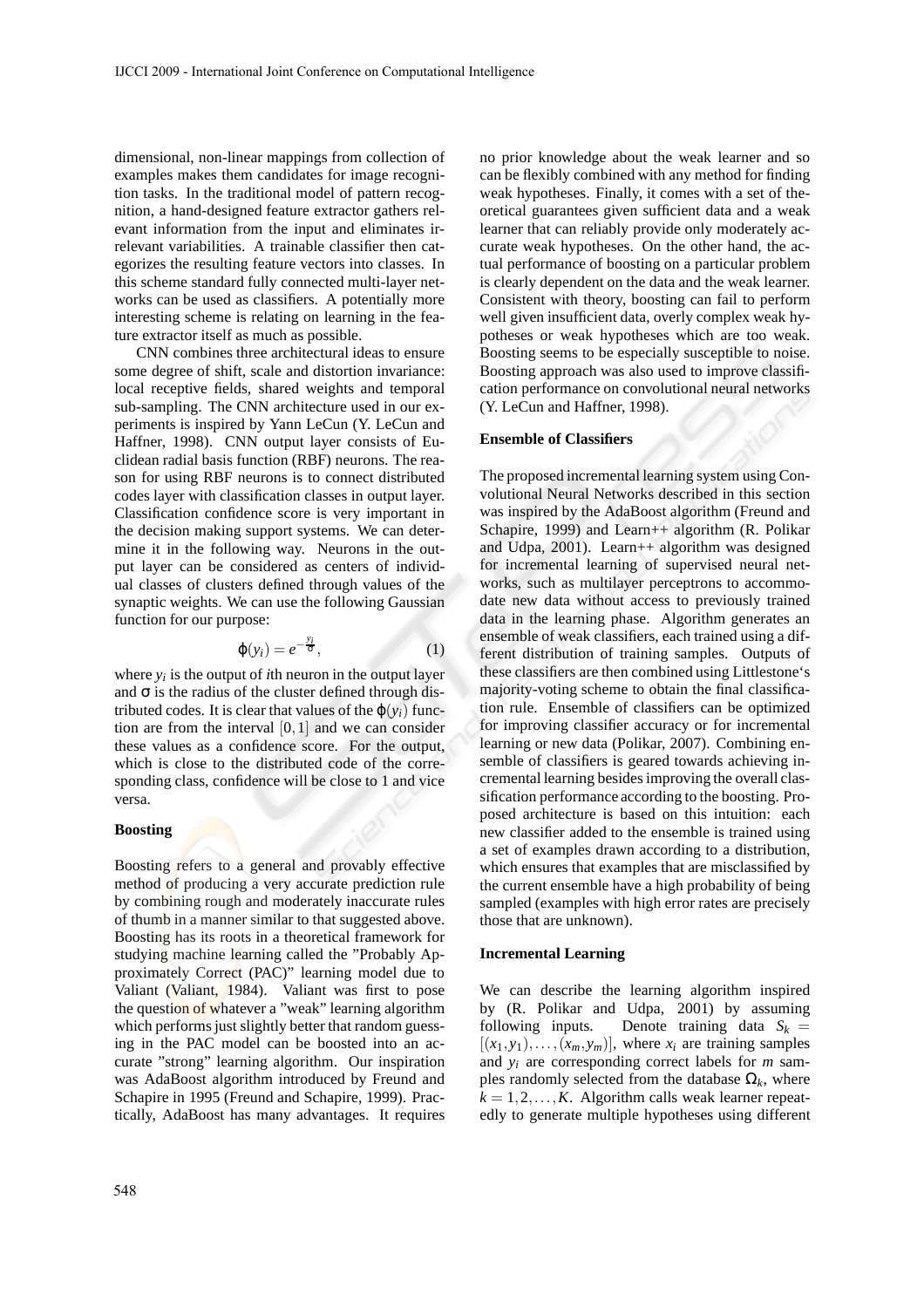subsets of the training data  $S_k$ . Each hypothesis learns only a portion of input space *X* and is weighted according to the final hypothesis. The weight of distribution on training example *i* on round *t* is denoted  $D_t(i)$ . Those weights are initialized by rule  $D_1(i)$  =  $w_1(i) = \frac{1}{m}$ , unless there is a prior knowledge to select otherwise. Learning process is iterative and in each iteration  $t = 1, 2, \ldots, T_k$ , where  $T_k$  is number of classifiers (weak learners used in current iteration), algorithm dichotomizes  $S_k$  into a training subset  $TR_t$  and test subset  $TE_t$  according to  $D_t$ . All classifiers are called and the hypothesis  $h_t: X \to Y$  is generated. The error of  $h_t$  on  $S_k$  is defined as

$$
\varepsilon_t = \sum_{i:h_t(x_i) \neq y_i} D_t(i), \tag{2}
$$

which is simply the sum of distribution weights of misclassified examples. If  $\varepsilon_t > \frac{1}{2}$ ,  $h_t$  is discarded and we repeat this step. Otherwise we compute normalized error β*<sup>t</sup>* as

$$
\beta_t = \frac{\varepsilon_t}{1 - \varepsilon_t}.\tag{3}
$$

All hypotheses generated in the previous *t* iterations are then combined using weighted majority voting scheme to obtain composite hypothesis (hypothesis performs well on own training and testing data set by giving them larger voting powers)

$$
H_t = arg \max_{y \in Y} \sum_{t: h_t(x) = y} log \frac{1}{\beta_t}.
$$
 (4)

The composite error made by hypothesis  $H_t$  is computed by following equation:

$$
E_t = \sum_{t:H_t(x_i \neq y_i)} D_t(i). \tag{5}
$$

If  $E_t > \frac{1}{2}$ , current  $h_t$  is discarded and a new  $TR_t$  and  $TE_t$  is selected to obtain new  $h_t$ .  $E_t$  can only exceed this threshold during the iteration after new database  $\Omega_{k+1}$  is introduced. If  $E_t < \frac{1}{2}$ , composite normalized error is computed as

$$
B_t = \frac{E_t}{1 - E_t}.\tag{6}
$$

After computing  $B_t$ , the weights  $w_t(i)$  are adjusted in an incremental manner of the algorithm

$$
w_{t+1}(i) = w_t(i)B_t \qquad \text{if} \quad H_t(x_i) = y_i,
$$
  
\n
$$
w_{t+1}(i) = w_t(i) \qquad \text{otherwise.}
$$
 (7)

In other words, if an example *x<sup>i</sup>* is correctly classified by  $H_t$ , its weight is multiplied by  $B_t$ , otherwise the weight is kept unchanged. This rule reduces the probability of correctly classified examples being chosen to  $TR_{t+1}$ . Using of composite hypothesis makes incremental learning possible particularly in cases when examples from the new class are introduced.

Finally after  $T_k$  hypotheses are generated for each  $\Omega_k$ , the final hypothesis is obtained by the weighted majority voting of all composite hypotheses:

$$
H_{final} = arg \max_{y \in Y} \sum_{k=1}^{K} \sum_{H_t(x) = y} log \frac{1}{B_t}.
$$
 (8)

Incremental learning is achieved through generating additional classifiers and former knowledge is not lost since all classifiers are retained.

### **3 EXPERIMENTS**

Our goal in this paper was to compare results achieved by non-incremental learning of CNN with our new approach. We have used standard benchmarking data set MNIST in this paper. This data set represents handwritten numbers samples from different people. Every sample from this data set is represented in grayscale with  $28 \times 28$  dimension and is centered in the  $32 \times 32$  grid.

We have created 4 independent training sets D1, D2, D3 and D4. Every training set was composed of 2500 samples and the testing set was composed of the next 5000 samples. We have used modified Levenberg-Marquadt backpropagation of error method (LeCun, 1998) as a learning algorithm for the individual classifiers. Regarding to smaller training set, the number of learning cycles was set to 20. The initial value of the global learning parameter γ in learning algorithm equals 5.10−<sup>5</sup> . In the 4th cycle the value was decreased to  $2.10^{-5}$  and in the 12th cycle to  $1.10^{-5}$ . The value of the parameter  $\mu$  was set to 0.02. Maximum number of classifiers per data set was constrained to 5 for every training data set.

To allow comparison with non-incremental approach we have also trained one CNN, which was still retrained for all gradually presented training data sets. We have retrained it 4 times, where one retraining consisted of 40 learning cycles.

We can see the results of experiments in the folowing Tables 1 and 2. Best results were achieved with the cluster radius parameter  $\sigma$  set to 1. As we can see, our incremental approach achieved better results during the whole gradual training process.

### **4 CONCLUSIONS**

Incremental learning inspired by Learn++ algorithm is based on ensemble of Convolutional Neural Network classifiers. Algorithm's update rule is optimized for incremental learning of new data. It does not